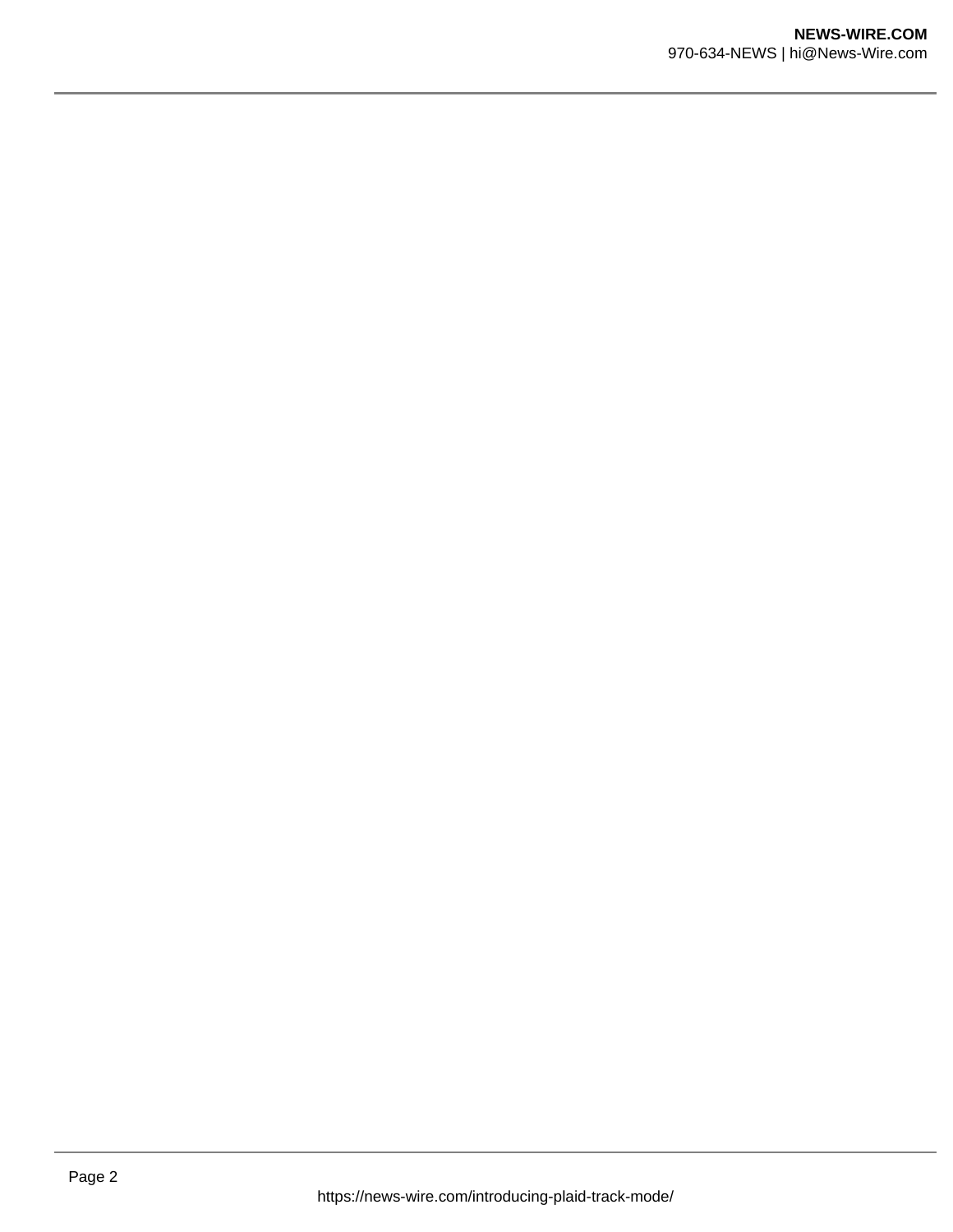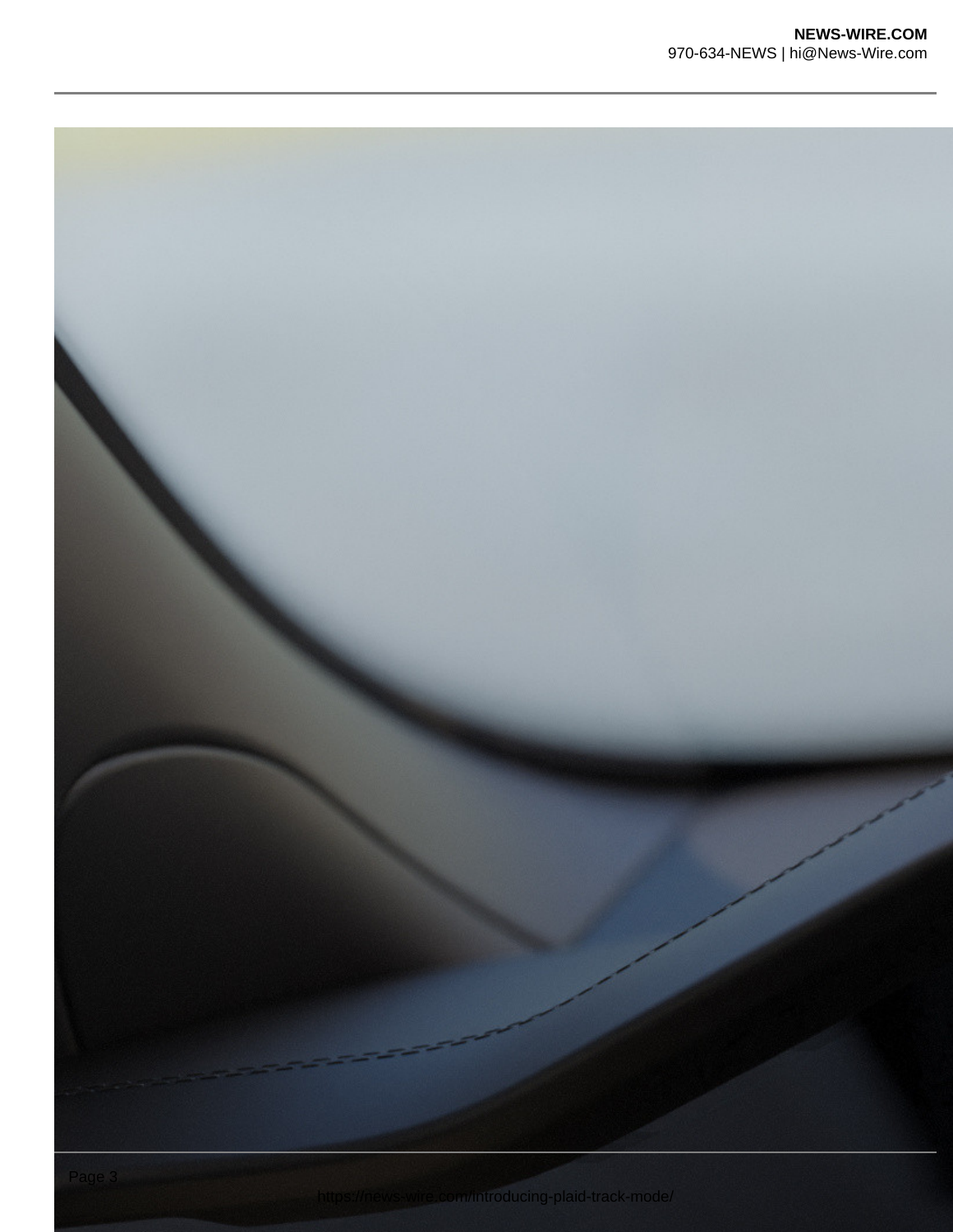Since Track Mode was released in 2018 on Model 3 Performance, we have actually taken the benefit of immediate motor torque to make cornering on the track feel as natural as the forward velocity.

This week, Plaid Track Mode is rolling out to Model S Plaid cars throughout North America. With Plaid Track Mode our objectives were easy: attain the quickest lap time for a production electrical automobile at Germany's Nürburgring, and enable specific adjustability of stability control, handling balance, and regenerative braking to offer chauffeurs more authority over car control at the racetrack.

Plaid Track Mode was established to take complete benefit of our tri-motor platform and more than 1,000 horsepower on tap, with includes consisting of:

## **Optimized Powertrain Cooling**

Track driving produces massive heat in the battery, motors, and brakes. Maximum track endurance is accomplished by handling this heat to keep these parts as cool as possible.

- When Plaid Track Mode is engaged, we drop the temperature level of the battery pack and motors to develop a considerable quantity of cooled thermal mass. Once track driving starts and heat is created, shared coolant loops in between the battery and motors keep the whole system cooler for longer.
- We likewise boost regenerative braking power, which has 3 significant advantages: re-capture more energy throughout deceleration, decrease the load on the friction brakes for much better thermal management and provide the chauffeur much better modulation and controllability with a single pedal.

## **Lateral Torque Vectoring**

Using the exact same structure as Model 3 Track Mode, Plaid Track Mode relies greatly on front and back motors to command rotation: extra torque used to the back axle assists turn the nose of the automobile into a corner; torque used to the front axle arrests rotation to pull the automobile directly.

- Building on this concept, Model S Plaid's double rear motors make it possible for complete lateral torque vectoring. With Track Mode triggered, Plaid instantly changes torque split throughout the back wheels, individually, which uses a torque predisposition to turn the automobile through turns; this increases turn-in action, enhances on-center steering feel, and provides even higher yaw control throughout a corner.
- Compared to conventional open- and limited-slip differentials, which should constantly contend inbetween turn-in reaction and optimum traction, our electrical motors change in milliseconds to offer the motorist both strengths allatonce, permitting for muchfaster turn-in, increased cornering speeds, and moredifficult velocity on corner exit.

## **Adjustable Vehicle Dynamics**

During typical roadway driving, our stability control systems are enhanced to limit tire slippage and make the most of grip to keep the chauffeur safe.

• In Plaid Track Mode, stability controls go into a race tuning to offer the motorist optimum control over the automobile's lateral motion. With Plaid Track Mode engaged, Tesla's Vehicle Dynamics Controller (VDC) examines guiding angle, accelerator, and brake pedal inputs to identify where the